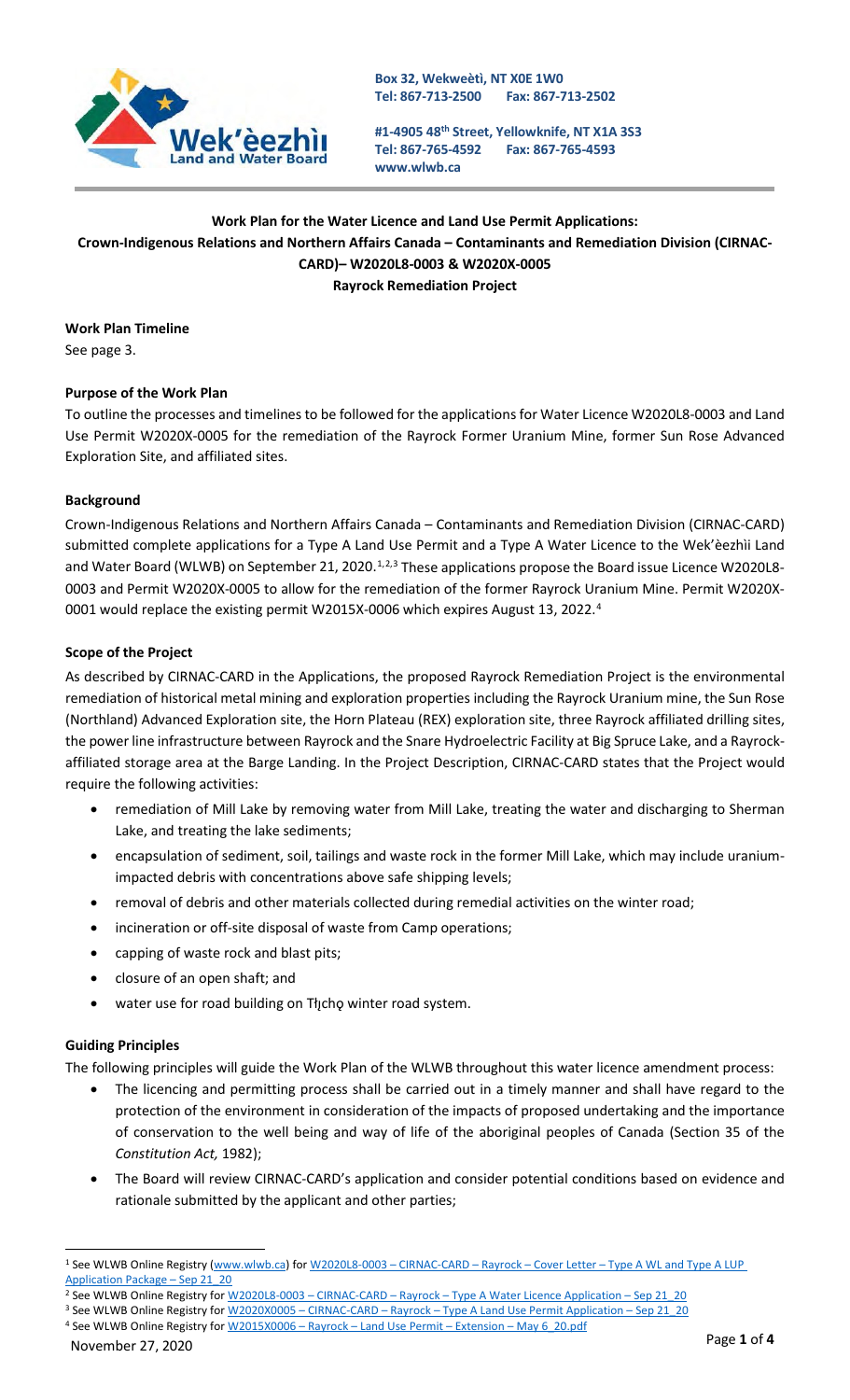

**#1-4905 48th Street, Yellowknife, NT X1A 3S3 Tel: 867-765-4592 [www.wlwb.ca](http://www.wlwb.ca/) Fax: 867-765-4593**

- The Board will review CIRNAC-CARD's Application and consider potential conditions in order to meet the Board's mandate and applicable policies, and to ensure consistency in decision-making throughout the Mackenzie Valley; and
- The Board will continue to monitor compliance with existing Land Use Permit requirements.

#### **Work Plan Objectives**

The Work Plan is to achieve the following objectives:

- Compile a broad range of input through the review process;
- Ensure adequate information is gathered to complete the water licensing and land use permitting process;
- Facilitate a thorough, inclusive, and timely water licensing and land use permitting process; and
- Establish Water Licence and Land Use Permit conditions to ensure adequate protection of the environment.

#### **Opportunities for Engagement**

- The Board requires the Proponent to engage with communities and aboriginal organizations regarding applications prior to its submission;
- The Board will distribute the application to all reviewers on the Board's 'Wek'èezhìi West distribution list' including aboriginal organizations, governments, and communities – for review using the LWB Online Review System;
- The Board will include a notification(s) regarding the review process in the newspaper;
- The Board will coordinate a technical session(s) and/or workshop to address specific issues that require more focused review and discussion;
- The Board will hold a public hearing and provide notice to the public of this, in advance, in the newspaper; and
- Any other consultation or engagement activity that the Board considers appropriate.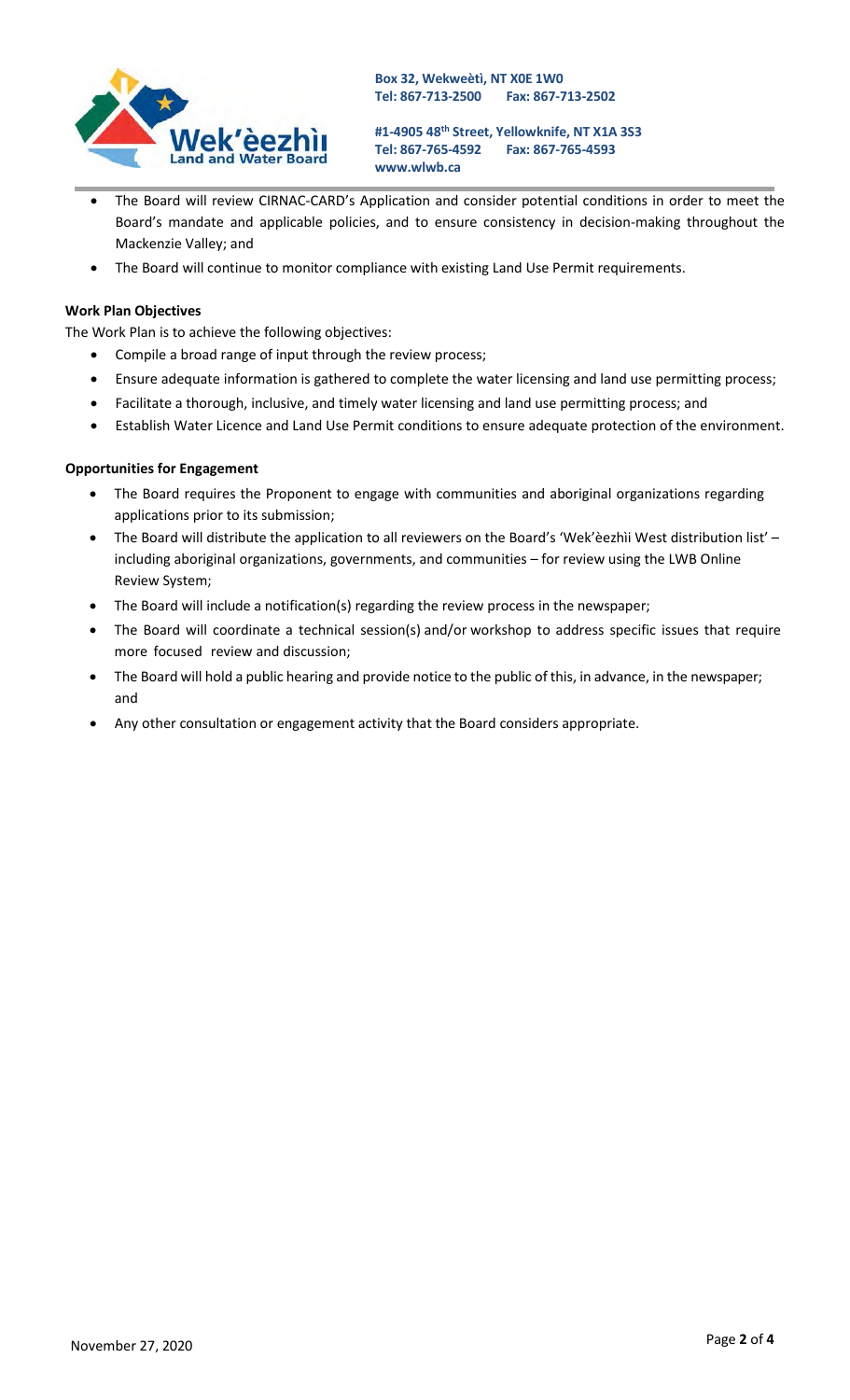

**Box 32, Wekweètì, NT X0E 1W0 Tel: 867-713-2500 Fax: 867-713-2502**

**#1-4905 48th Street, Yellowknife, NT X1A 3S3 Tel: 867-765-4592 Fax: 867-765-4593 [www.wlwb.ca](http://www.wlwb.ca/)**

| <b>Task</b>                                                                                                  | <b>Responsible Party</b> | <b>Due/Complete</b>                   |  |
|--------------------------------------------------------------------------------------------------------------|--------------------------|---------------------------------------|--|
| Application submitted by Proponent                                                                           | Proponent                | Monday, September 21, 2020            |  |
| Application distributed for review                                                                           | <b>WLWB</b>              | Tuesday, September 29, 2020           |  |
| Comments due on draft work plan                                                                              | Reviewers                | Tuesday, October 13, 2020             |  |
| Comments due on application (identify issues for<br>technical session)                                       | <b>Reviewers</b>         | Wednesday, October 28, 2020           |  |
| Response to comments on application                                                                          | Proponent                | Tuesday, November 17, 2020            |  |
| HHERAs from IR distributed for review                                                                        | <b>WLWB</b>              | Friday, November 27, 2020             |  |
| Comments due on HHERAs comments                                                                              | <b>Reviewers</b>         | Monday, December 21, 2020             |  |
| Responses due to comments on HHERAs                                                                          | Proponent                | Tuesday, January 5, 2021              |  |
| <b>Board Meeting - Preliminary Screening Decision</b>                                                        | <b>WLWB</b>              | <b>January 2021</b>                   |  |
| If Preliminary Screening decision is to continue with regulatory process, then draft work plan follows below |                          |                                       |  |
| Circulate draft agenda for technical session                                                                 | <b>WLWB</b>              | Friday, January 15, 2021              |  |
| Comments due on draft agenda for technical<br>session                                                        | <b>All Parties</b>       | Tuesday, January 19, 2021             |  |
| Circulate agenda for technical session                                                                       | <b>WLWB</b>              | Monday, January 25, 2021              |  |
| <b>Technical Session</b>                                                                                     | <b>All Parties</b>       | Tuesday-Thursday, January 26-28, 2021 |  |
| <b>Circulation Technical Session Information Requests</b>                                                    | <b>WLWB</b>              | Friday, January 29, 2021              |  |
| Deadline for all parties' response to Information<br>Requests                                                | <b>All Parties</b>       | Wednesday, February 10, 2021          |  |
| <b>Pre-Hearing Conference</b>                                                                                | <b>All Parties</b>       | Tuesday, February 16, 2021            |  |
| Deadline for Interventions                                                                                   | <b>Interveners</b>       | Wednesday, March 10, 2021             |  |
| Deadline for Response to Interventions                                                                       | Proponent                | Wednesday, March 24, 2021             |  |